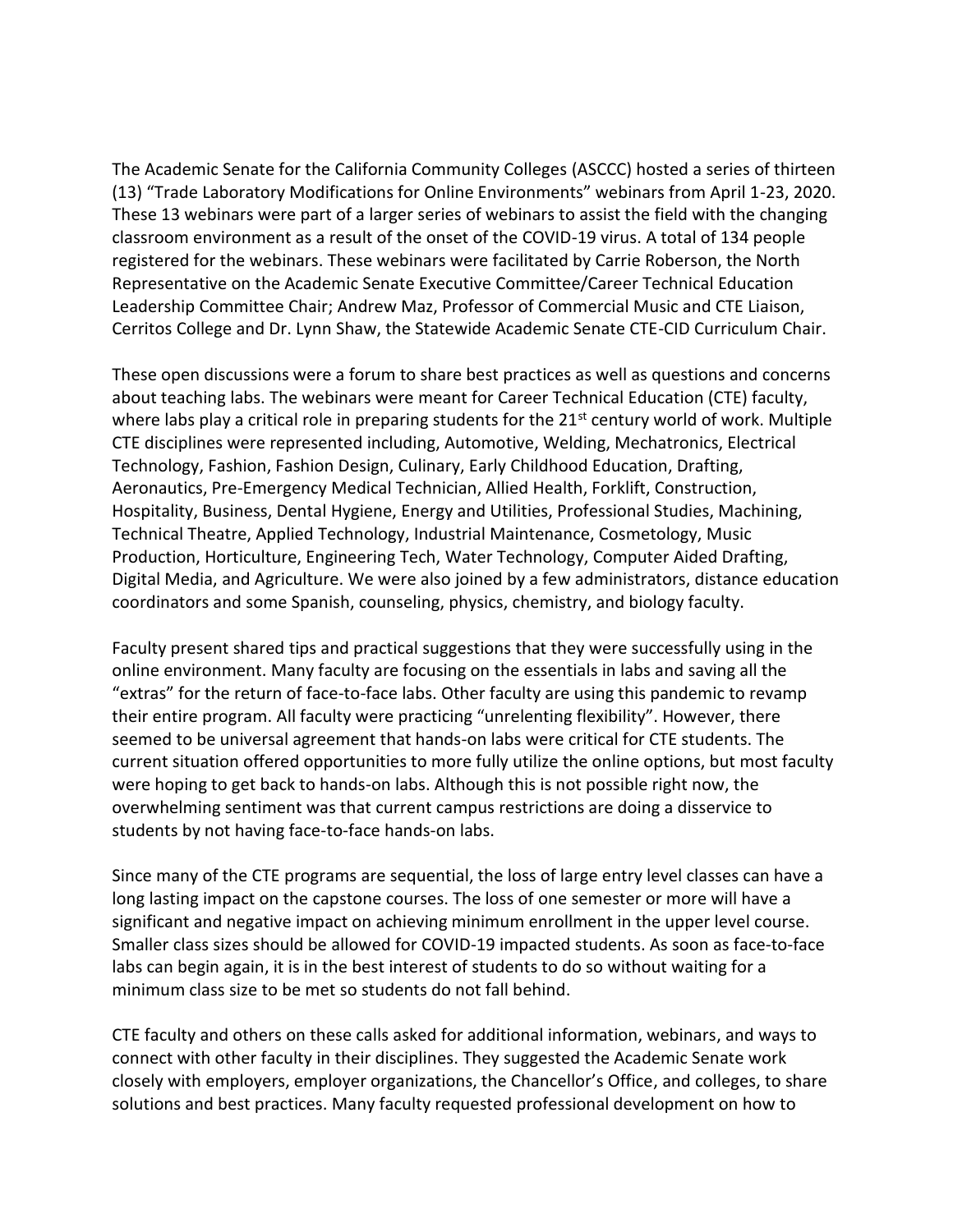teach on-line and the technical skills needed to produce high quality lab videos. They also were appreciative that the webinars gave faculty a chance to be heard and it made them hopeful that there can be some flexibility in the rules, regulations, and laws during the COVID-19 pandemic, to help students succeed. Some examples of future flexibility could include:

### **Adjust Scheduling of Labs**

Several colleges have already decided to have Fall classes all online. The suggestion is to only offer lecture classes and offer lab classes in the Spring of 2021.

# **Super Charge Scheduling of Labs**

Once the campuses are reopened offer extra sections, weekend sections, and short intensive sections of labs.

# **Conduct Open Labs**

Record lectures, demonstrations so students can access information at any time during the day or night.

### **Integrate Virtual Labs**

While most faculty agree that nothing beats hands-on, some faculty have found success with virtual labs, or online simulations in their disciplines. Many companies are offering free or reduced rates for use of their systems.

### **Utilize Students Employment as Lab**

For students who are currently working in their field of study, work with their employers to utilize their work experience as lab credit.

#### **Home Lab Kit**

Loan tools and equipment by organizing a locally approved socially distanced Covid-19 exchange policy and procedure for the pick-up of tools and equipment so students can complete labs at home. For example, one robotics program prepared kits for students to make robots at home and then film them at work.

#### **Separate Lab and Lecture**

Some colleges have combined classes with both lab and lecture. It may be easier for students if lab and lecture are two separate classes.

#### **Live Lab Demonstrations**

Conduct live labs online so students can see it and ask questions as the demonstration goes along. Some faculty find that the filming of the labs works better because the students can see better instead of gathering physically around as the faculty demonstrates, the cameras get in close with no obstruction of their view. Multiple faculty are making the films/videos like the students are really there by using creative camera set ups.

#### **Film Lab Demonstration**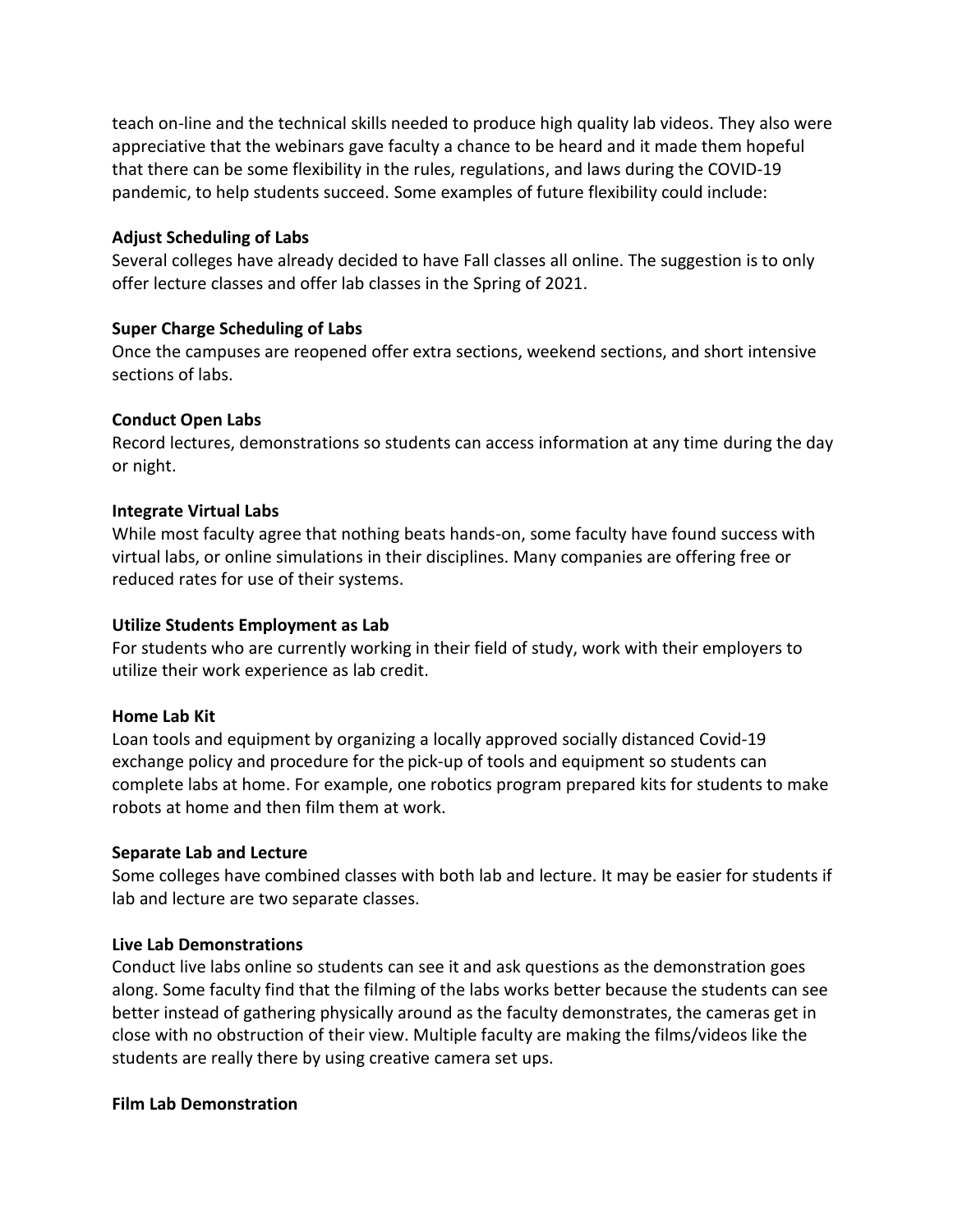Complete all labs on film and post them for students to review. Some students have commented that they love the lab YouTube videos because they can pause, rewind, and view it on their own schedule.

# **Apprenticeship as Labs**

Change the format of labs completely by using on-the-job training of an apprenticeship program as the lab component. The on-the-job supervisor of more skilled worker will sign off on the skills as the apprentice (student) shows competency.

# **Work Experience as Labs**

Change the format of labs completely by using on-the-job training of an apprenticeship program as the lab component. The on-the-job supervisor or more skilled worker will sign off on the skills as the apprentice (student) shows competency.

# **Return to the Labs**

Some faculty advocated for returning to the labs as soon as possible and utilizing personal protective equipment (PPE). The lab class size would be reduced to 9, so that at any one time 10 or less people would be in the classroom. They also suggested a professional development training sponsored by the Academic Senate or the Chancellor's Office to train faculty to use PPE.

# **Open Hand-On Labs**

Allow students who only had a virtual experience to attend the open lab in order to check skills once campuses reopen. Offer a hands-on badge for completing the in-person lab.

# **Use the Chat Room as a Lab Discussion**

Have students write a step by step solution to a practical problem to solve. Once the student has posted a solution, let the students see other student solutions. Have the student comment on the other students' solutions. Have the faculty comment on each students solution. Many faculty also suggested using the reaction button (thumbs up, happy face) helps keep students engaged.

# **Lab Testing**

Allow students to take exams multiple times until they demonstrate their competency and can pass the exam.

# **Social Distancing in Labs**

Many labs already have social distancing built in to the current programs, such as welding.

# **Essential Business Labs**

Some faculty advocated for the programs that are pathways to essential businesses be allowed to continue with their labs with all the social distancing and safety protocols in place.

# **Deploy Classified Employees**